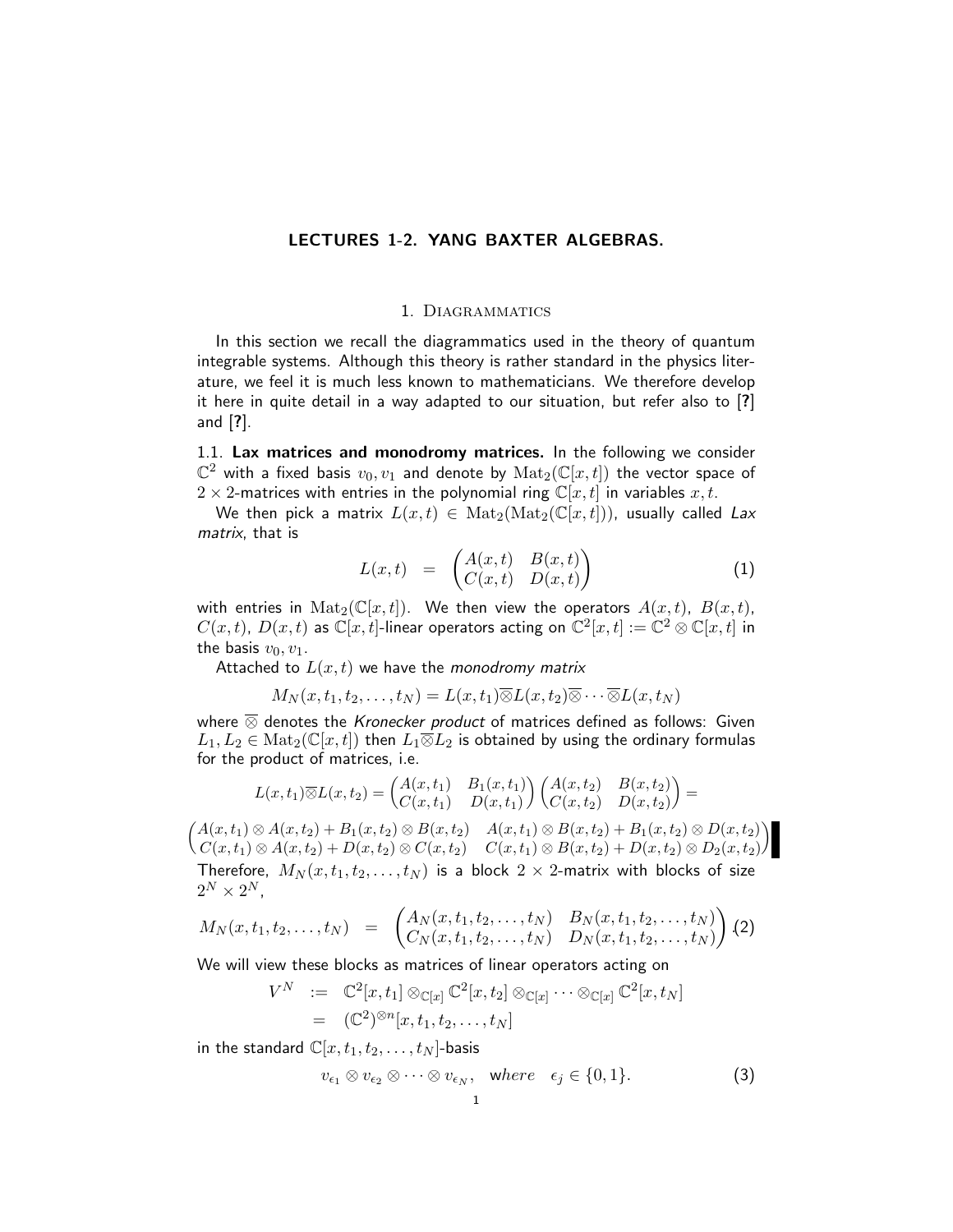#### $\overline{e}$  **Example 1.1.** Our major examples of Lax matrices are the following

$$
L_1(x,t) = \begin{pmatrix} x-t & 0 & 0 & 0 \\ 0 & 0 & 1 & 0 \\ 0 & 1 & 1 & 0 \\ 0 & 0 & 0 & 0 \end{pmatrix} \text{ and } L_2(x,t) = \begin{pmatrix} 1 & 0 & 0 & 0 \\ 0 & x+t & 1 & 0 \\ 0 & 1 & 0 & 0 \\ 0 & 0 & 0 & 1 \end{pmatrix} (4)
$$

Now we introduce a diagrammatics for calculating the matrix entries of (2) and algebraic relations between them. For this we first identify the standard basis vectors (3) with  $\{0, 1\}$ -words  $\epsilon_1 \epsilon_2 \cdots \epsilon_N$  of length N. A crossing is a diagram of the form

 $+$ 





The 16 possibilities are displayed in the matrix below.



Our given Lax matrix  $L(x, t)$  assigns to each labelled crossing a weight by assigning to the cross in position i, j above the  $(i, j)$ -entry of the matrix  $L(x, t)$ . For instance the weight of the cross labelled only with 0's equals  $x-t$  for  $L_1(x,t)$ and equals 1 for  $L_2(x,t)$  in case of the Lax matrices from Example ??.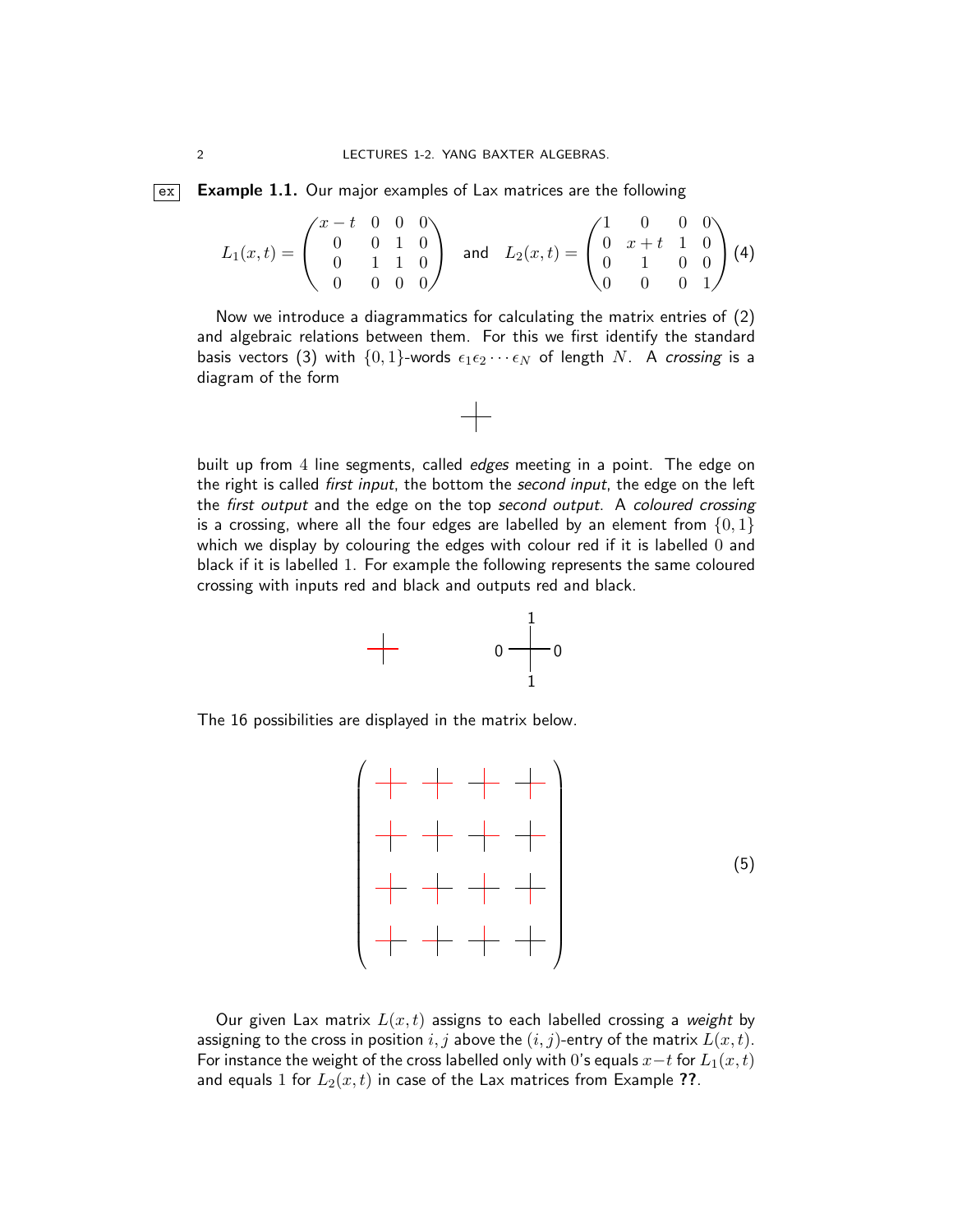1.2. Calculating matrix entries. It is not hard to check that the matrix entries for the operators

 $A(x, t_1, t_2, \ldots, t_N), B(x, t_1, t_2, \ldots, t_N), C(x, t_1, t_2, \ldots, t_N), D(x, t_1, t_2, \ldots, t_N)$ 

can be calculated as follows:

Consider a 1-row lattice of length  $N$ , that is a diagram obtained by putting  $N$  coloured crossing next to each other, and label each external edge by an element from  $\{0, 1\}$ . We call the resulting diagram a *lattice diagram*:



The weight of a lattice diagram is the product of weights of its labelled crosses. This is a polynomial in  $\mathbb{C}[x, t_1, t_2, \ldots, t_N]$  of total degree at most N.

The top set of labels defines a  $\{01\}$  word and therefore a vector  $v_t \in V^N$ likewise the bottm set of labels defines  $v_b\, \in\, V^N. \;$  Let us assign to each of the four possible colorings of the two horisontal edges one of our operators as follows:

$$
A(x, t_1, t_2, \dots, t_N) \leftrightarrow \{0, 1\}, B(x, t_1, t_2, \dots, t_N) \leftrightarrow \{1, 0\},
$$
  

$$
C(x, t_1, t_2, \dots, t_N) \leftrightarrow \{0, 1\}, D(x, t_1, t_2, \dots, t_N) \leftrightarrow \{1, 1\}.
$$

**Proposition 1.2.** Let O be any of the four operators above and  $v_t, v_b \in V^N$ . The coefficient of the expantion of  $O(v_t)$  in front of  $v_b$  is equal to the sum of the weights of the lattice diagrams whose external edges labeling is fixed and defined by  $O$ ,  $v_t$  and  $v_b$ .

**Example 1.3.** Let us calculate the coefficient of  $C_3(011)$  defined by  $L_1(x,t)$ at 010. The labeling of the external edges therefore is



The only lattice diagram with non zero weight is



and its weight is equal to  $x - t_1$ .

#### 1.3. Yang Baxter equation.

**Definition 1.4.** Two matrices  $R(x, y) \in M_2(M_2(\mathbb{C}[x, y]))$  and  $L(x, t) \in M_2(M_2(\mathbb{C}[x, t]))$ are said to a solution to the Yang Baxter equation if the following holds

$$
R^{12}(x,y)L^{13}(x,t)L^{23}(y,t) = L^{23}(y,t)L^{13}(x,t)R^{12}(x,y)
$$

and in  $V[x, y] \otimes V[t] \otimes V[t]$ . The superindeces indicate the factors on which the appropriate operators act.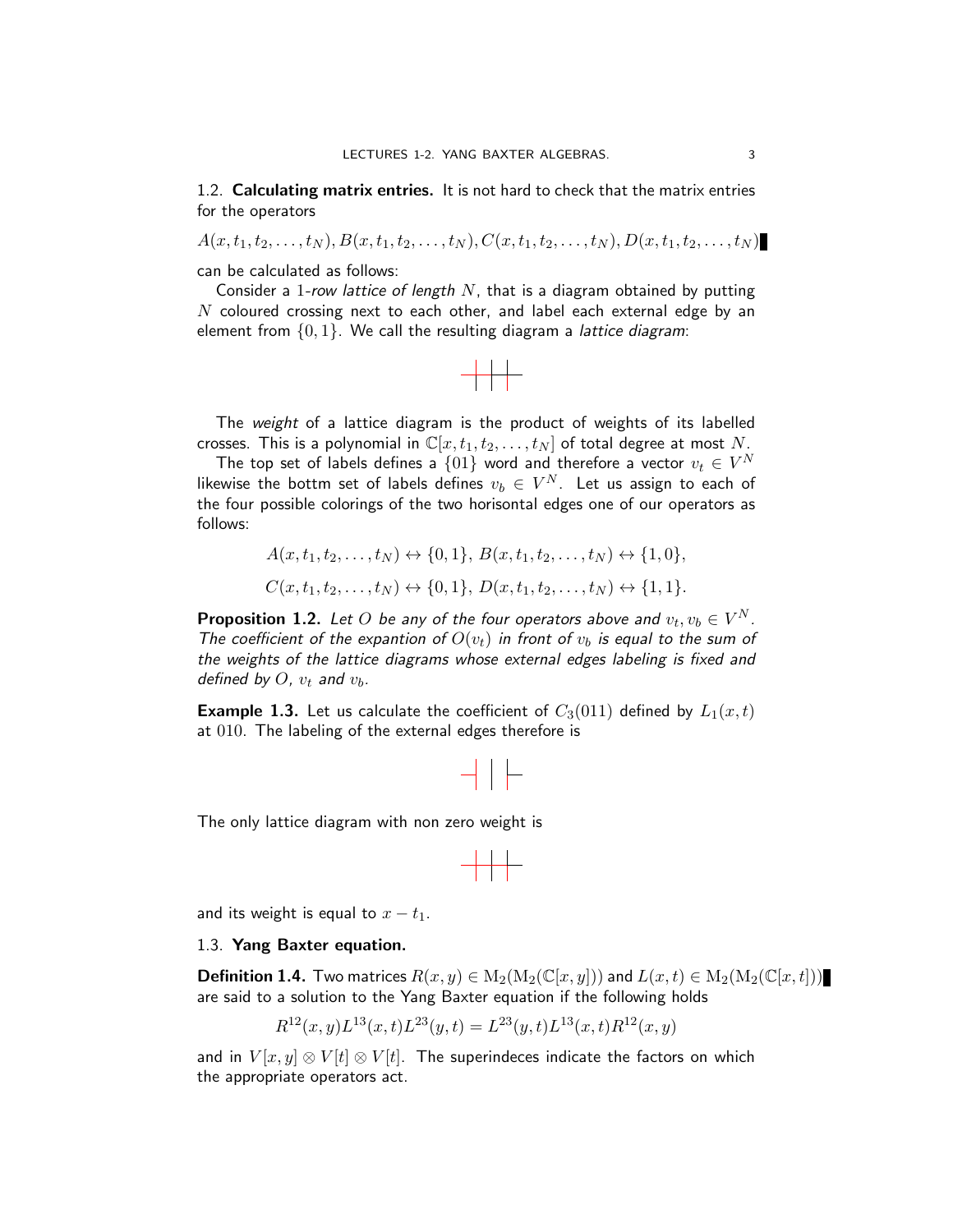**Proposition 1.5.** If the matrices  $R(x, y)$  and  $L(x, t)$  give a solution to the Yang Baxter equation then the following identity holds for any  $N$ :

$$
R^{12}(x,y)M_N^1(x,t_1,...,t_N)M_N^2(y,t_1,...,t_N) = M_N^2(y,t_1,...,t_N)M_N^1(x,t_1,...,t_N)R^{12}(x,y)
$$

Introduce the following matrices

$$
R_1(x,y) = \begin{pmatrix} 1 & 0 & 0 & 0 \\ 0 & 0 & 1 & 0 \\ 0 & 1 & y - x & 0 \\ 0 & 0 & 0 & 1 \end{pmatrix} \quad R_2(x,y) = \begin{pmatrix} 1 & 0 & 0 & 0 \\ 0 & x - y & 1 & 0 \\ 0 & 1 & 0 & 0 \\ 0 & 0 & 0 & 1 \end{pmatrix}
$$
 (6)

yangbaxter **Proposition 1.6.** The pairs  $(R_1(x, y), L_1(x, t))$  and  $(R_2(x, y), L_2(x, t))$  define solutions to the Yang Baxter equation.

> Using the diagrammatics we introduced above it is easy to write the identities between the matrix entries of the above block  $4 \times 4$  matrices with blocks of the size  $2 \times 2$ . Consider two types of diagrams pictured below.



By a labeled diagram as before we mean a diagram with  $\{0, 1\}$  labels attached to all the edges and the weight of such a diagram is again defined as the product of the weights attached to the vertices. The rule for attaching weights is as follows: the crossing of the lines labeled by 1 and 2 gets weights from the matrix  $R[x - y]$ , the crossing defined by the lines labeled by 1 and 3 gets weights from the matrix  $L[x]$  and the crossing defined by the lanes 2 and 3 gets weights from the matrix  $L[y]$ . The numbering of the lines which make a crossing defines the order of the inputs and outputs and therefore attaches a weight to every vertex of a labeled diagram uniquely.

**Proposition 1.7.** Two matrices  $R(x, y)$  and  $L(x, t)$  whose entries are identified with labeled crossings as above give a solution to the Yang Baxter equation if the sums of the weights of of all the labeled diagrams with the fixed labeling of the external edges calculated for the two diagrams above are equal.

Now the proof of ?? is an easy exercise.

1.4. Yang Baxter algebra. Define now the main object of our studies . Let as before  $O(x)$  to be one of our four operators. Expand it as a polynomial of x

$$
O(x) = \sum_{i} O^{i} x^{i}
$$

with coefficients in  $End V^N[t_1, t_2, \ldots, t_N]$ .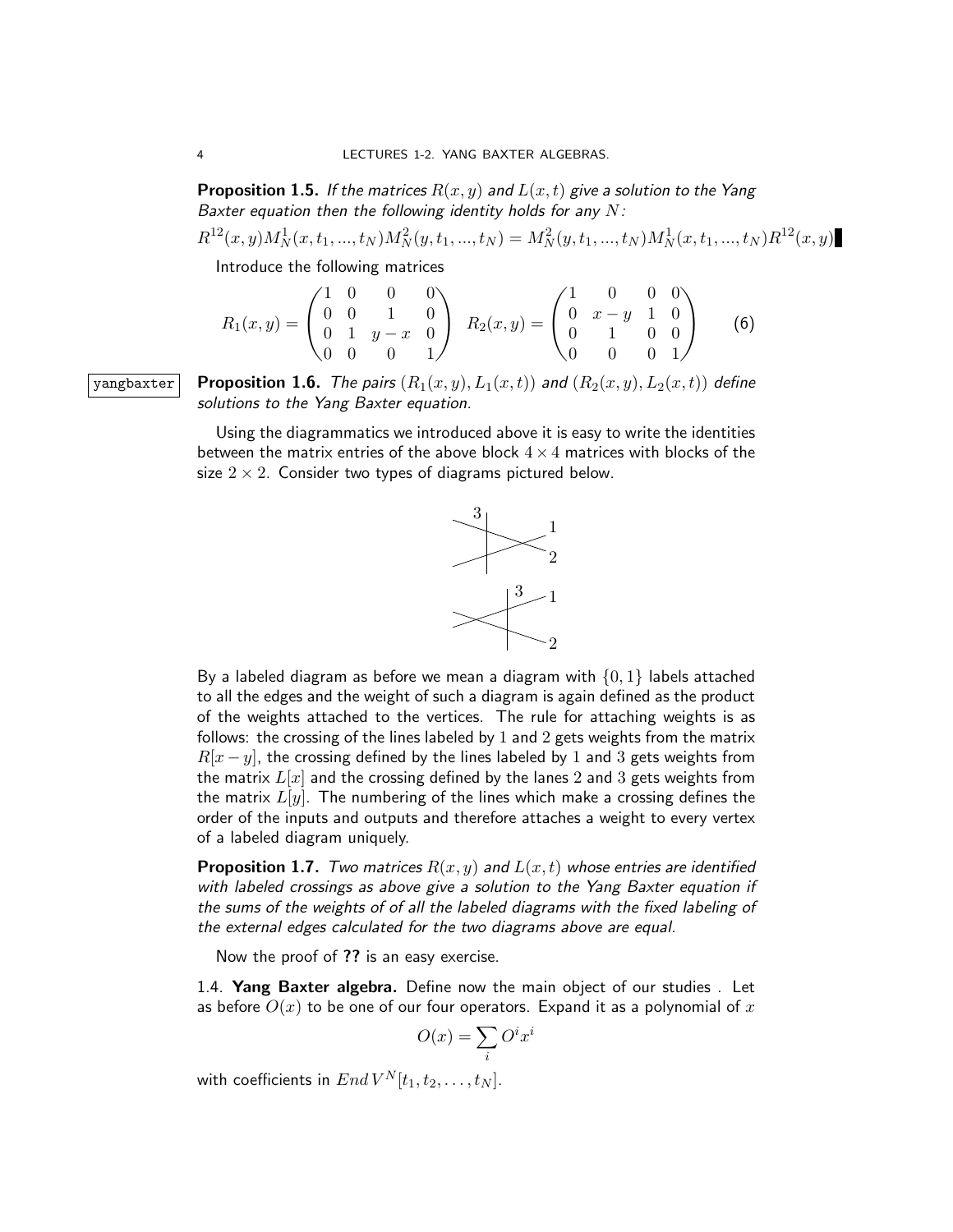**Definition 1.8.** Define an algebra  $YB_N$  as the subalgebra of  $End\,V^N[t_1,t_2,\ldots,t_N]$ generated by the operators

$$
A_N^i(t_1, t_2, \ldots, t_N), B_N^i(t_1, t_2, \ldots, t_N),
$$
  
 $C_N^i(t_1, t_2, \ldots, t_n), D_N^i(t_1, t_2, \ldots, t_N)$ 

**Proposition 1.9.** The identity defines relations in the algebra  $YB_N$ 

$$
R^{12}(x, y)M^{1}(x, t)M^{2}(y, t) = M^{2}(y, t)M^{1}(x, t)R^{12}(x, y)
$$

Written in terms of the denerators introduced above this amounts to the following

$$
C(x)A(y) = C(y)A(x), A(x)B(y) = A(y)B(x),D(x)B(y) = D(y)B(x), C(x)D(y) = C(y)D(x),A(x)A(y) = A(y)A(x), B(x)B(y) = B(y)B(x),D(x)D(y) = D(y)D(x), C(x)C(y) = C(y)C(x),
$$

and

$$
A(x)C(y) = (x - y)C(y)A(x) + A(y)C(x)
$$
  
\n
$$
B(x)A(y) = (y - x)A(x)B(y) + B(y)A(x)
$$
  
\n
$$
B(x)D(y) = (x - y)D(x)B(y) + B(y)D(x)
$$
  
\n
$$
D(x)C(y) = (y - x)C(y)D(x) + D(y)C(x)
$$
  
\n
$$
(x - y)C(x)B(y) = A(x)D(y) - A(y)D(x)
$$
  
\n
$$
B(x)C(y) - B(y)C(x) = (x - y)(D(x)A(y) - A(y)D(x))
$$

Remark 1.10. There are sixteen relations following from the Yang Baxter equation, the ones listed above imply the rest.

Note that the space  $V^N$  has a natural decomposition into the sum of its subspaces:  $V^N = \sum_{i=0}^N V^N_n$ , where  $V^N_n$  has a basis generated by the vectors (3)

 $v_{\epsilon_1} \otimes v_{\epsilon_2} \otimes \cdots \otimes v_{\epsilon_N}$ 

such that  $\sum_i \epsilon_i = n$ .

The representation of the algebra  $YB_N$  has the following property.

### **Proposition 1.11.** For every  $i$  and  $j$

$$
A_N^i: V_j^N \to V_j^N
$$
,  $D_N^i: V_j^N \to V_j^N$ ,  $C_N^i: V_{j+1}^N \to V_j^N$ ,  $B_N^i: V_j^N \to V_{j+1}^N$ 

*Proof.* For  $N = 1$  the matrix  $M_1(x, t_1)$  is is just the Lax matrix  $L(x, t)$ , hence the generators of the algebra  $YB_1$  are the operators given by the coefficients of the expansion in x of the  $2 \times 2$  blocks of  $L(x, t)$ :

$$
\begin{pmatrix} t & 0 \\ 0 & 0 \end{pmatrix} \begin{pmatrix} 0 & 0 \\ 0 & 1 \end{pmatrix} \begin{pmatrix} 0 & 0 \\ 1 & 0 \end{pmatrix} \begin{pmatrix} 0 & 1 \\ 0 & 0 \end{pmatrix} \begin{pmatrix} 1 & 0 \\ 0 & 0 \end{pmatrix}
$$
(7)

which obviously have the above property. The definition of  $M_N(x, t_1, ..., t_N)$ as the Kronecker product implies immediately that this property holds for any  $N$ .